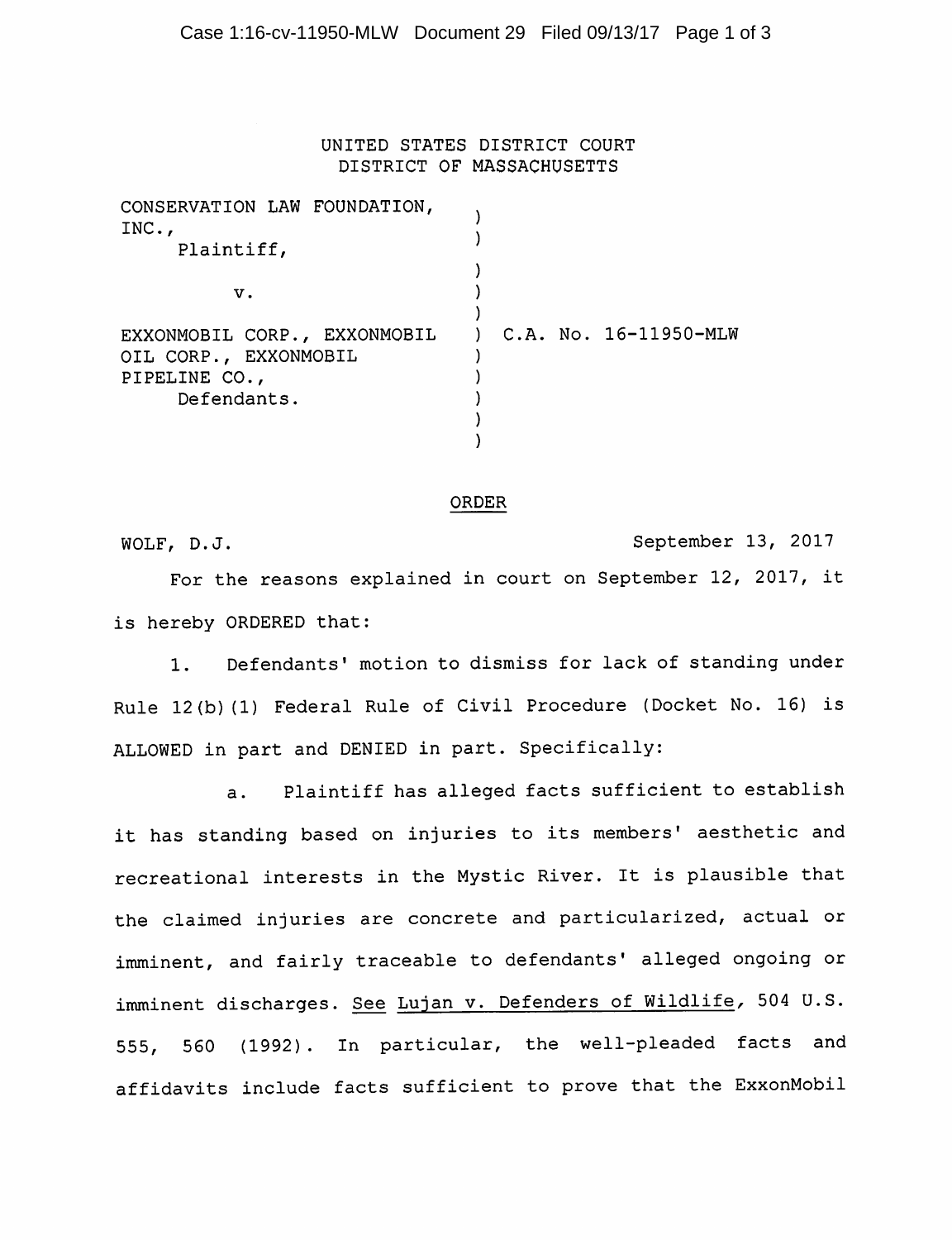## Case 1:16-cv-11950-MLW Document 29 Filed 09/13/17 Page 2 of 3

Everett Terminal is discharging pollutants—in amounts claimed to violate National Pollution Discharge Elimination System Permit No. MA0000833 (the "Permit")--into areas of the Mystic River where plaintiff's members walk, bike, swim, fish, or otherwise recreate. See Friends of the Earth, Inc. v. Laidlaw Envtl. Servs. (TOC), 528 U.S. 167, 182-84 (2000). They also state a plausible claim that there is a "substantial risk" that severe weather events, such as storm surges, heavy rainfall, or flooding, will cause the terminal to discharge pollutants into those areas in the near future and while the Permit is in effect. See Compl. at  $\P$ T79, 92(a)-(f), 93(a), (c)-(d); Decl. of Elizabeth Peterson, Exhibits A at  $\mathbb{I}8$ , B at  $\text{\#12-8, G at }\text{\#11; Clapper v. Amnesty Int'l, 568 U.S. 398, 409, }$ 414 & n. 5 (2013). Finally, plaintiff plausibly alleges that these actual and imminent harms are redressable by the court through an order that defendants comply with the Permit. Accordingly, the motion is DENIED with respect to claims concerning such harms.

b. However, the motion is ALLOWED with respect to alleged injuries that are unlikely to occur until after the Permit has expired or, if the Permit remains in effect indefinitely, in the near future. In particular, plaintiff does not have standing for injuries that allegedly will result from rises in sea level, or increases in the severity and frequency of storms and flooding, that will occur in the far future, such as in 2050 or 2100. See, e.g., Compl. at  $193(b)$ , (e)-(g), (i)-(l). Such potential harms are

 $\overline{c}$